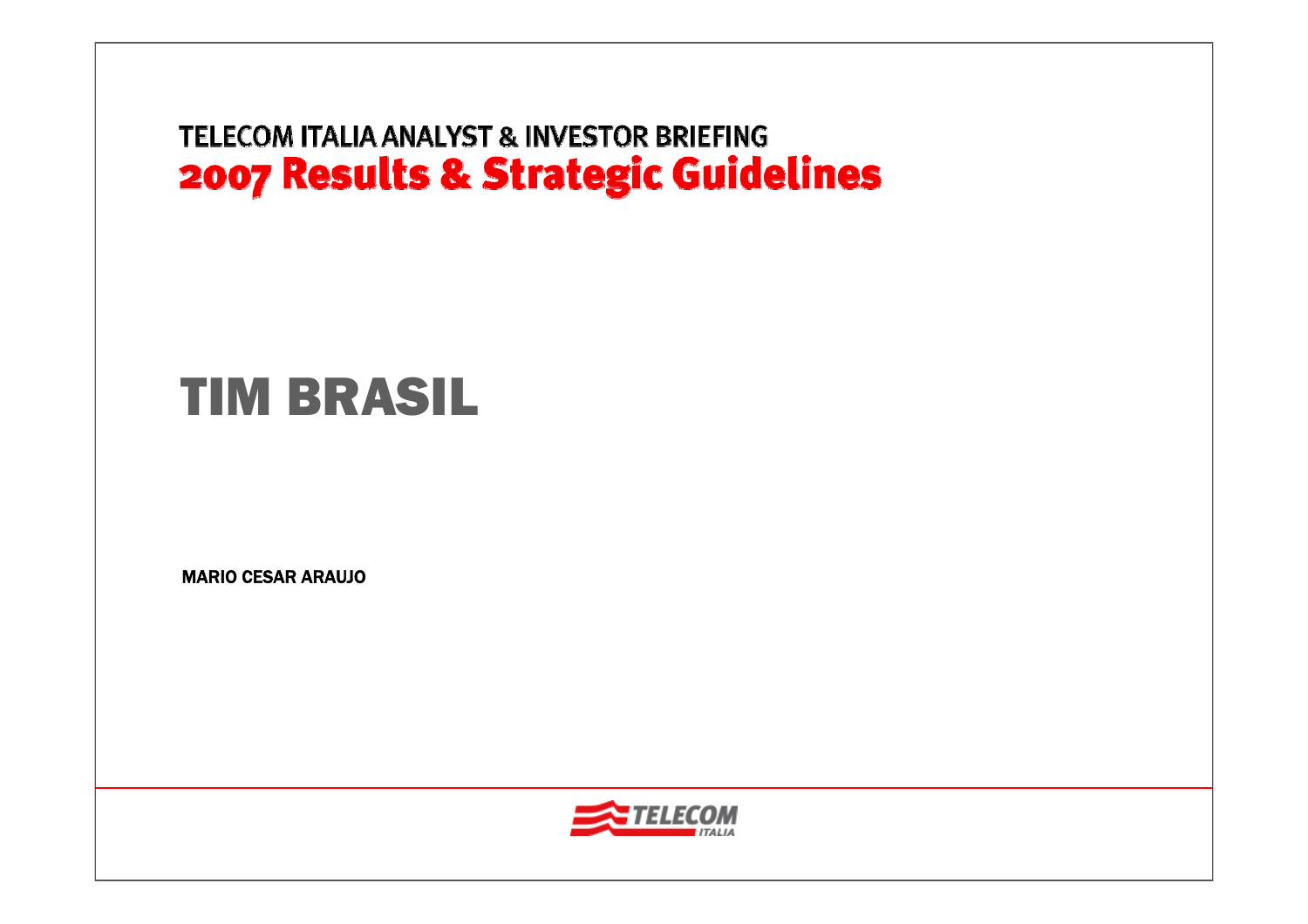TIM BRASIL

## Safe Harbour

This presentation contains statements that constitute forward-looking statements within the meaning of the Private Securities Litigation Reform Act of 1995. These statements appear in a number of places in this presentation and include statements regarding the intent, belief or current expectations of the Company with respect to the customer base, estimates regarding future growth in the different business lines and the global business, market share, financial results and other aspects of the Company's activities and strategies.

Such forward looking statements are not guarantees of future performance and involve risks and uncertainties, and actual results may differ materially from those in the forward looking statements as a result of various factors.

Analysts and investors are cautioned not to place undue reliance on those forward looking statements, which speak only as of the date of this presentation. Telecom Italia Spa undertakes no obligation to release publicly the results of any revisions to these forward looking statements which may be made to reflect events and circumstances after the date of this presentation, including, without limitation, changes in Telecom Italia Spa business or acquisition strategy or to reflect the occurrence of unanticipated events. Analysts and investors are encouraged to consult the Company's Annual Report on Form 20-F as well as periodic filings made on Form 6-K, which are on file with the United States Securities and Exchange Commission , which set out certain factors that could cause actual results to be materially different from the forward-looking statements contained herein.

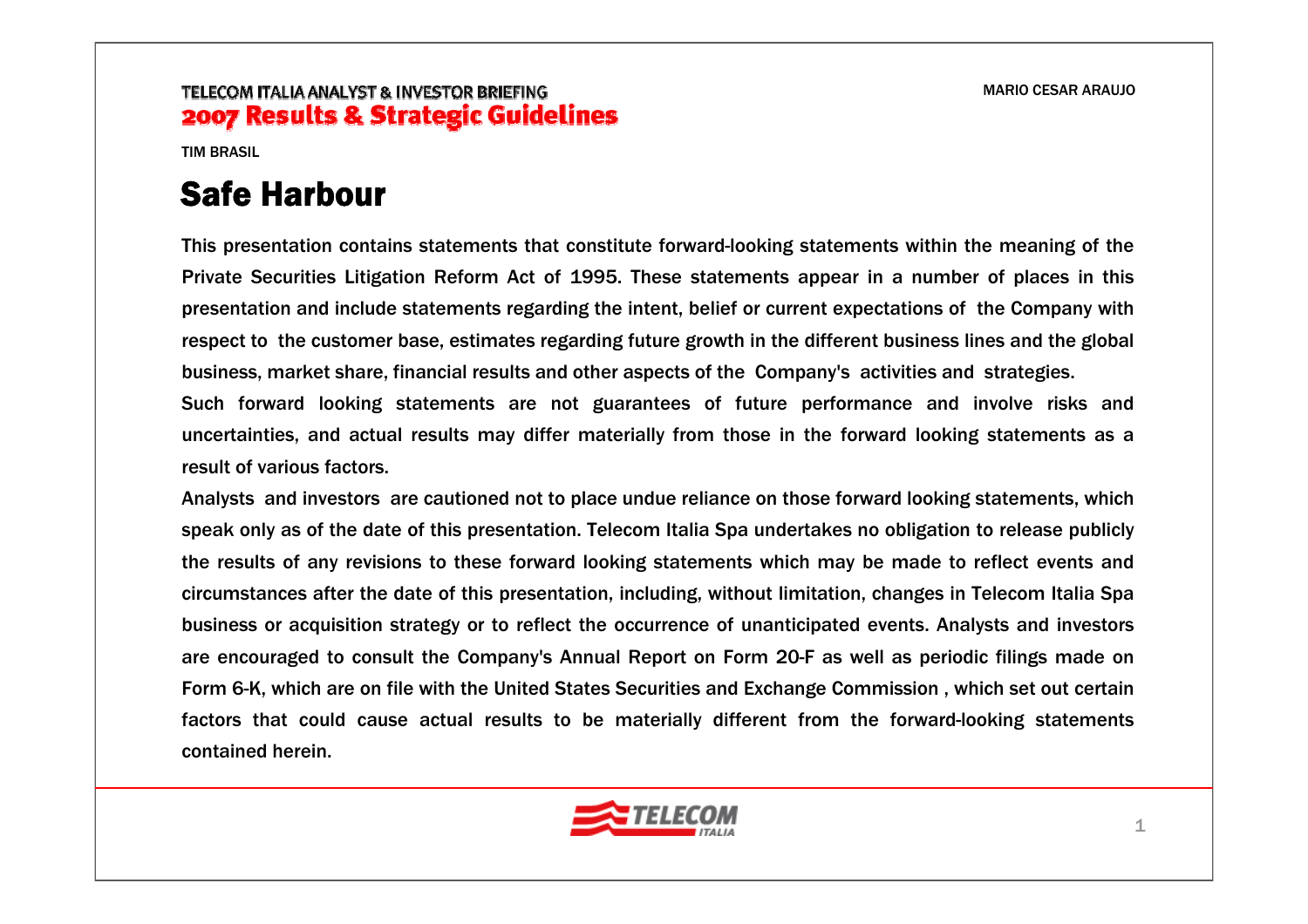TELECOM ITALIA ANALYST & INVESTOR BRIEFING 2007 Results & Strategic Guidelines



- **▶ 2007 results highlights**
- **▶ The Brazilian market context**
- ▶ 2008-10 Plan overview
- ▶ Targets for 2008-10

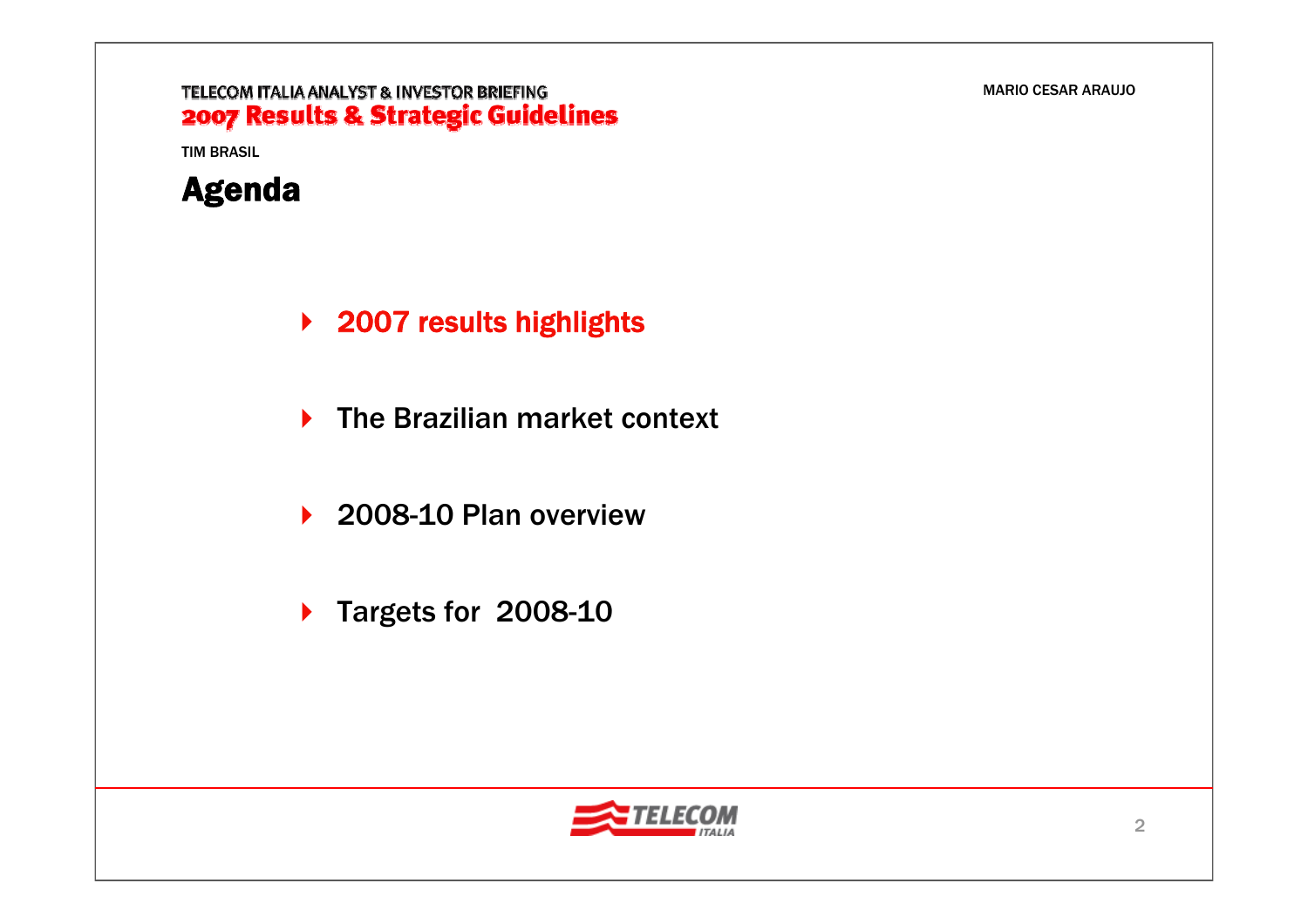TIM BRASIL

## Highlights 2007

#### **TIM Brasil is positioned as leader in value in the Brazilian mobile market, by means of its:**

- $\blacktriangleright$  National presence
- ▶ Innovation in terms of Marketing and Technology
- ▶ Strong brand

#### ▶ In 2007, main results achieved were:

- ▶ Leadership in service revenues share (since 2006)
- ▶ Best value customer mix (postpaid segment) and ARPU above market average
- *Top of Mind* (four times in the last 5 years) and best preference index
- ▶ Positive Net Cash Flow and positive Net Income
- ▶ All 2007 targets achieved

### In 2007, TIM Brasil decided to change through:

- ▶ Fixed line license acquisition: entrance in fixed and internet market
- ▶ Launch of a new business model targeting Low ARPU
- ▶ 3G License acquisition

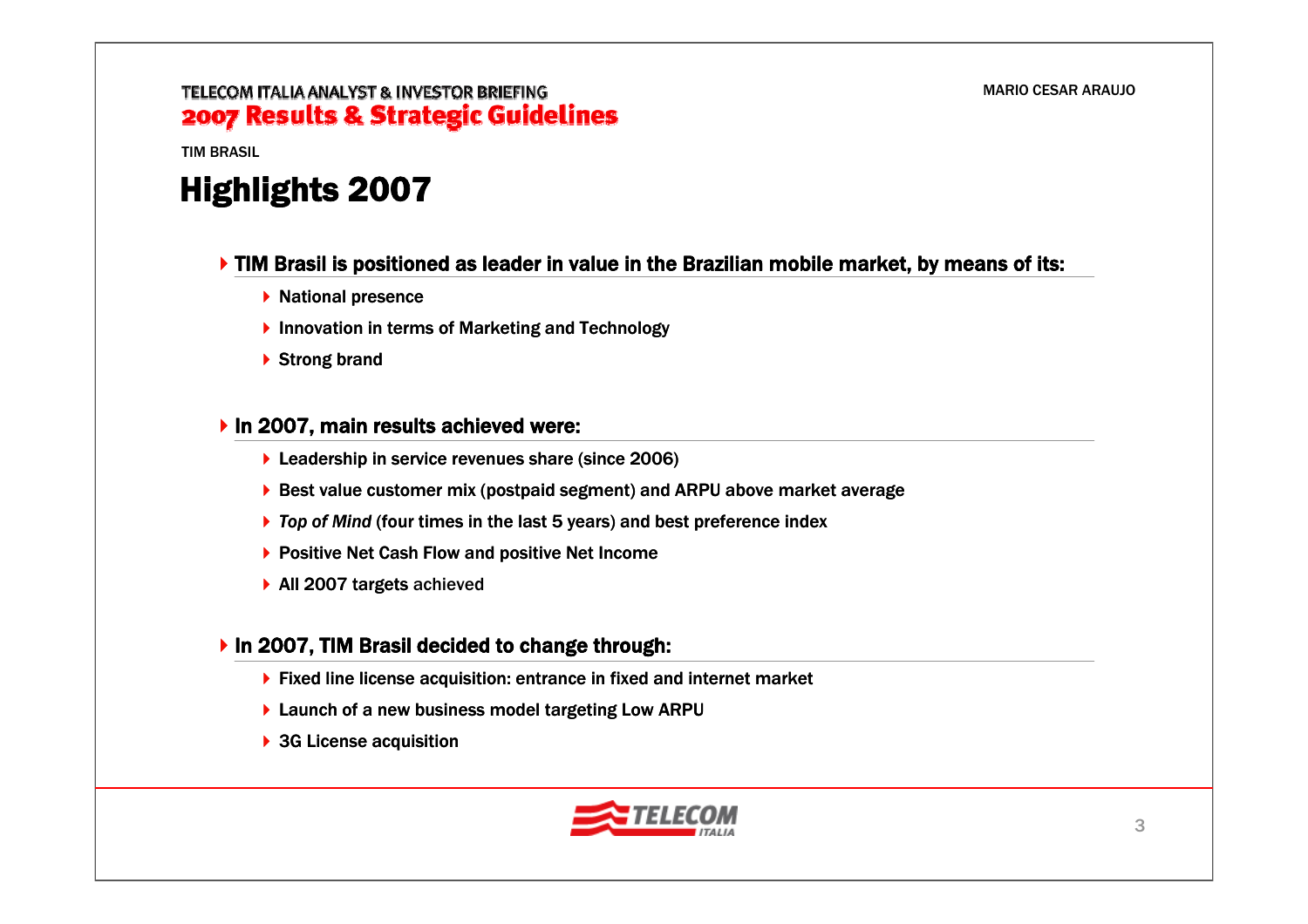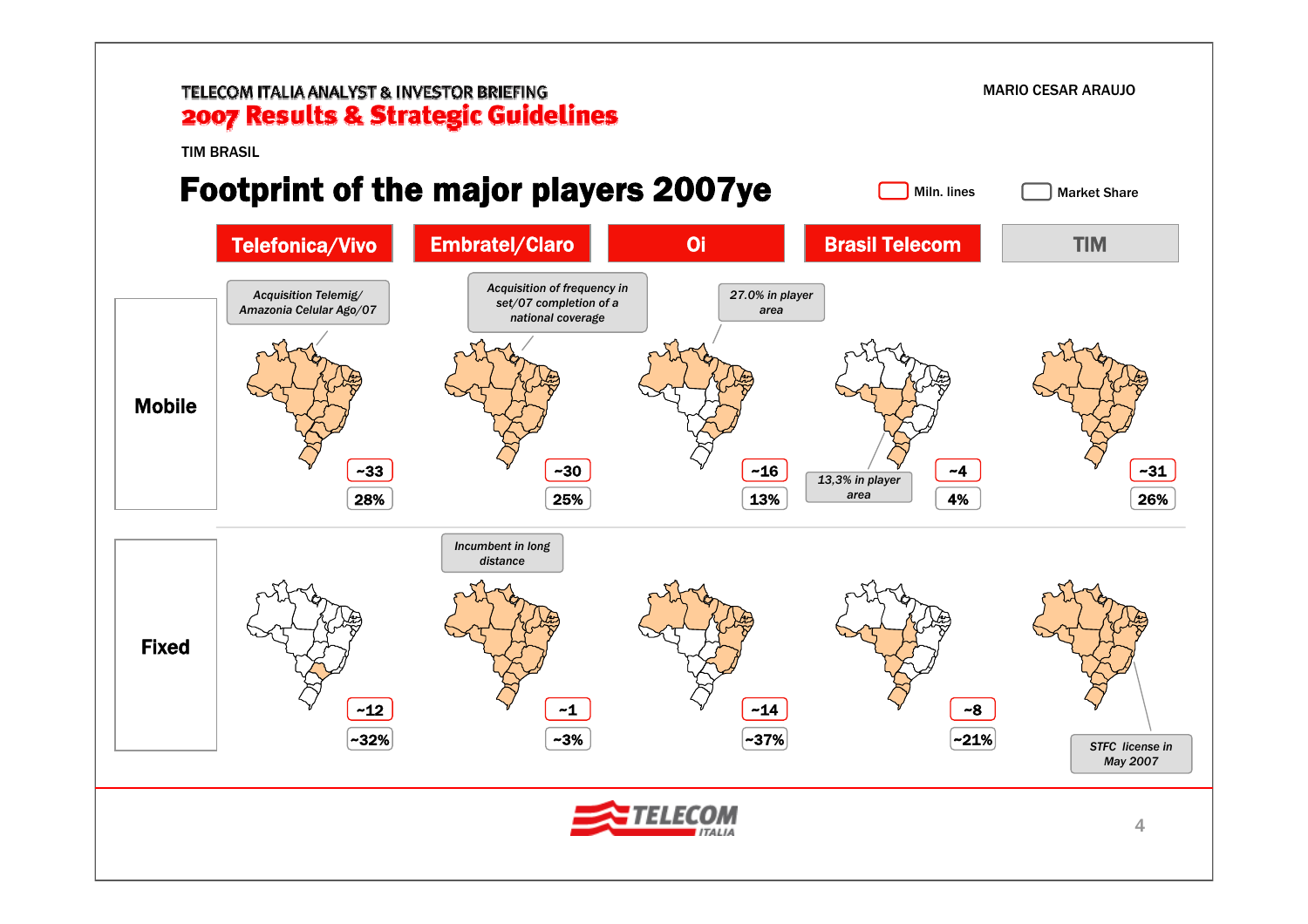#### TIM BRASIL

## Leadership with profitability

*IAS*



*\* Figure adjusted considering Bill & Keep elimination starting 01/01/06*

*\*\*Organic Local currency excluding exceptional items, IAS Gaap*

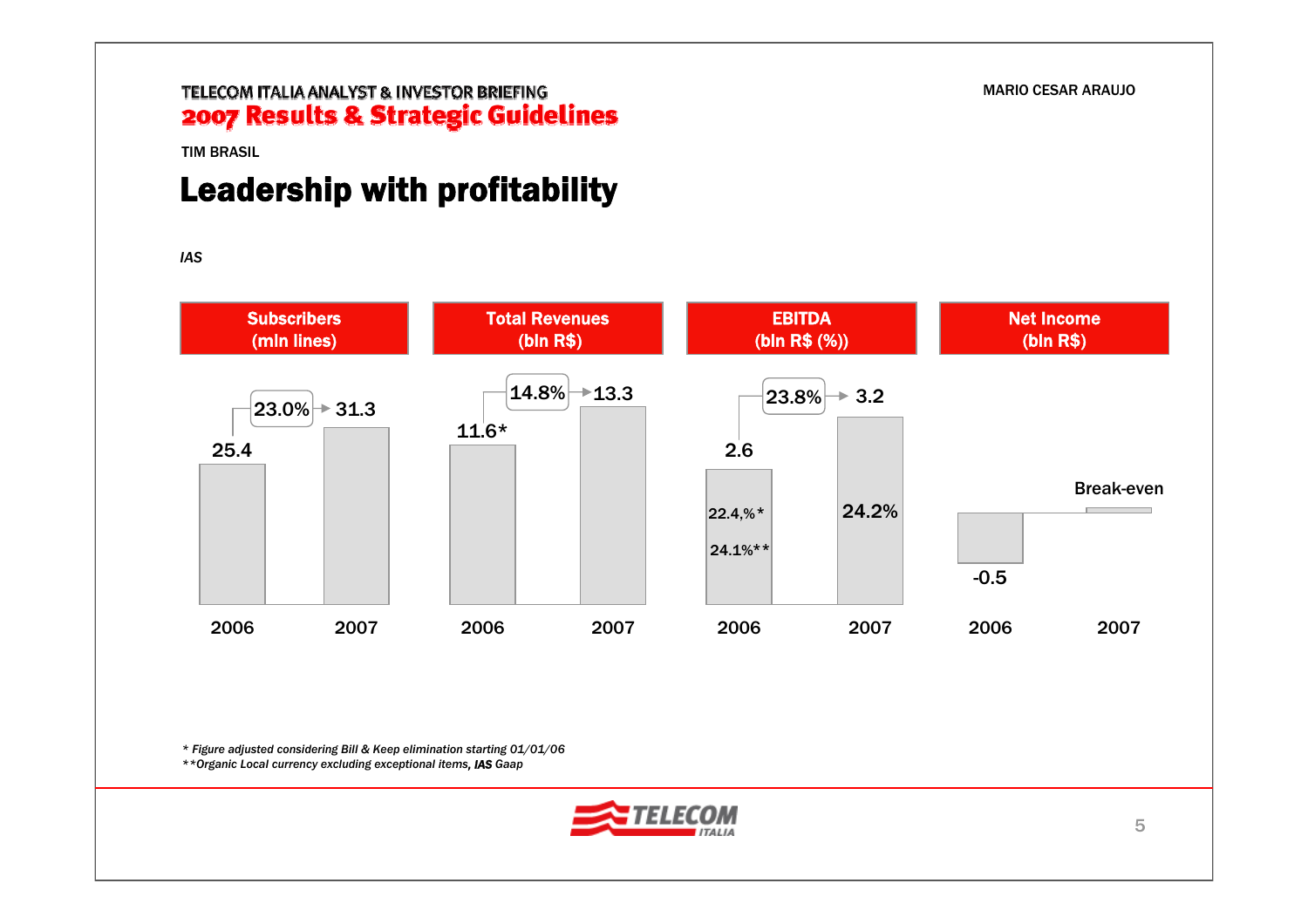TIM BRASIL

## Achievement of all 2007 Targets

| <b>IAS</b>                              | 2007 Actual | 2007 Targets              |                                                      |
|-----------------------------------------|-------------|---------------------------|------------------------------------------------------|
| <b>Customers Portfolio</b><br>(MIn SIM) | 31.3        | ~29                       |                                                      |
| M/S TIM Brasil on SIM                   | 25.8%       | $~26\%$                   |                                                      |
| <b>Revenues Growth - Organic*</b>       | 14.8%       | >10%                      | 22.7% with<br><b>Bill&amp;Keep vs</b><br>>15% target |
| <b>EBITDA margin - Organic</b>          | 24.2%       | $~23\%$                   |                                                      |
| op. Free Cash Flow<br>$(mln R$ \$)      | 825         | <b>Break Even</b><br>2007 |                                                      |

\* *Figure adjusted considering Bill & Keep elimination starting 01/01/06*

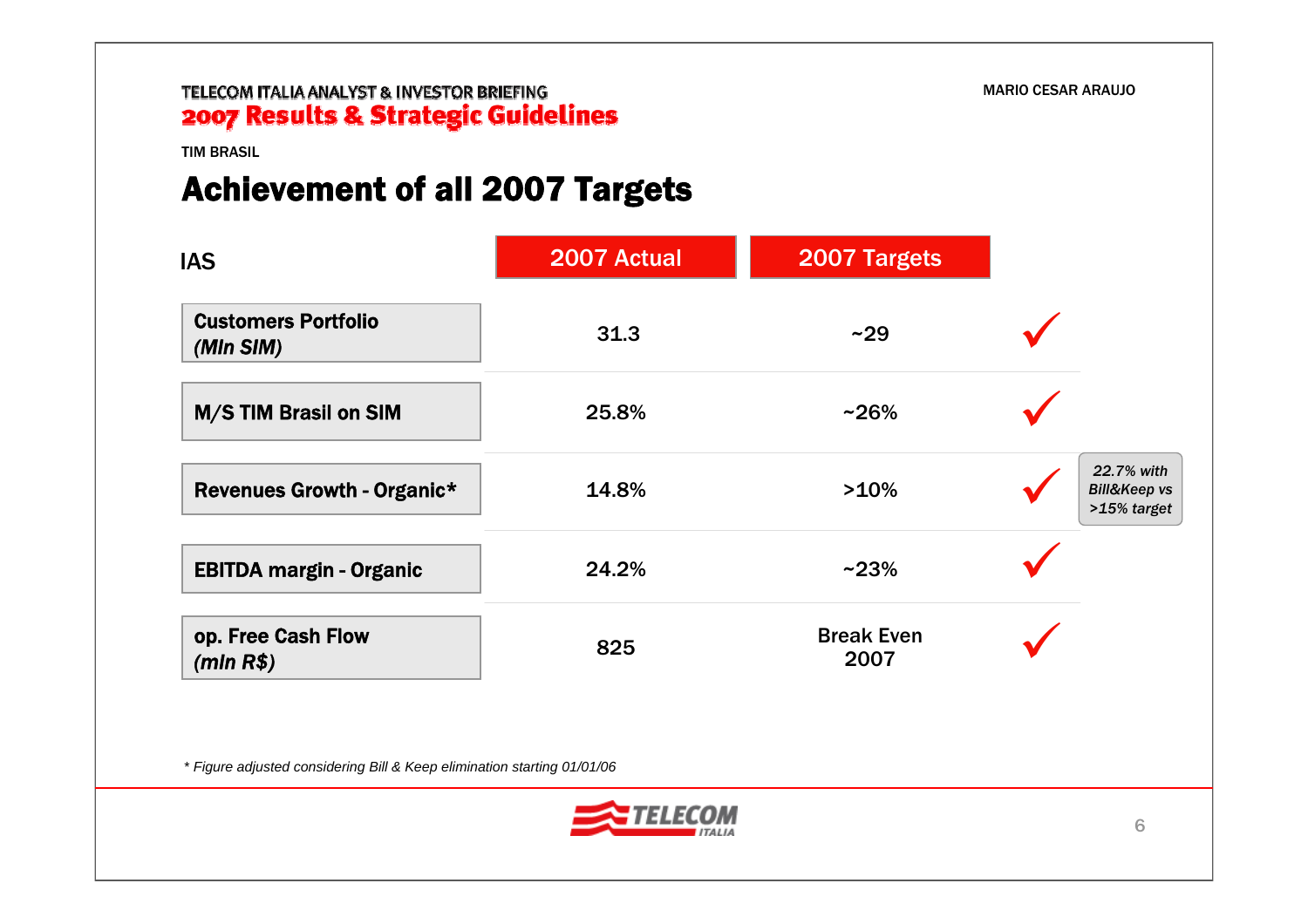### TELECOM ITALIA ANALYST & INVESTOR BRIEFING 2007 Results & Strategic Guidelines



- ▶ 2007 results highlights
- **▶ The Brazilian market context**
- ▶ 2008-10 Plan overview
- ▶ Targets for 2008-10

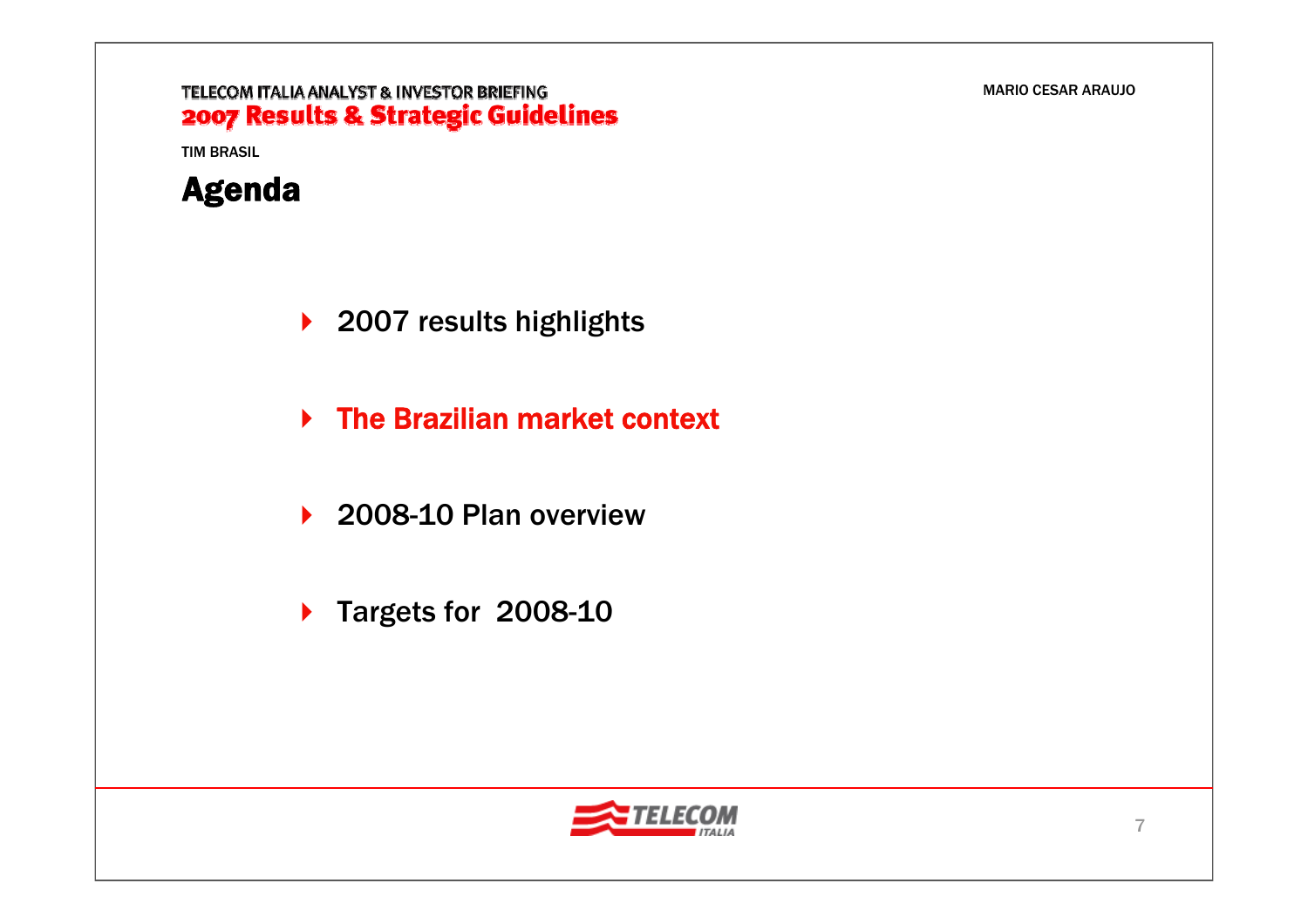TIM BRASIL

### Political and Economic Scenario



▶ PAC – investments approx. R\$ 500 bln to R\$ 900 bln between 2007 – 2010.

- ▶ Lower interest rates producing a record bank lending, powering consumer spending
- ▶ Positive Trade Balance since 2001
- ▶ In January '08, Brazil became a net foreign creditor for the first time in history.

*Source: Brazilian Central Bank, Abinee, BNDES*

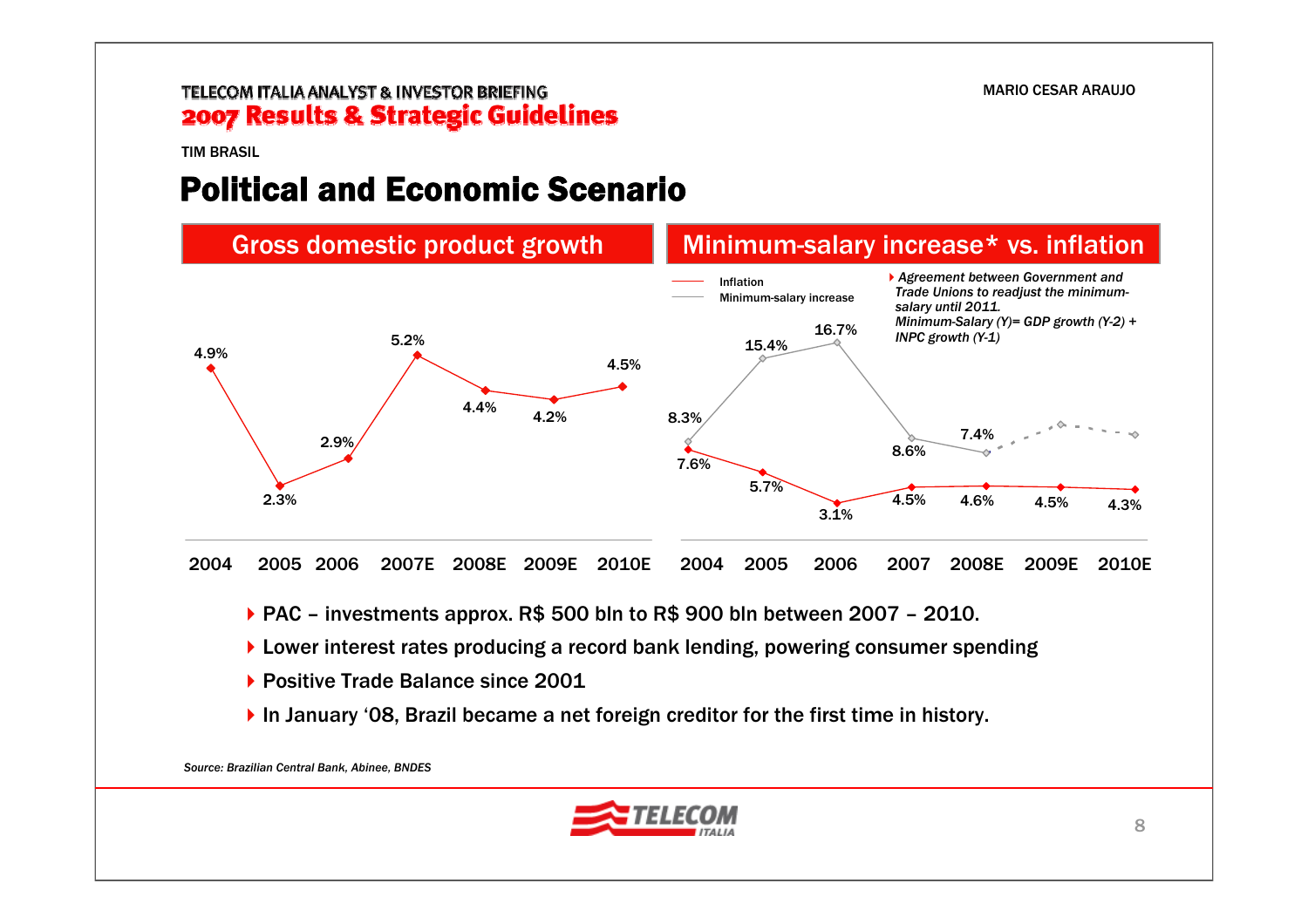TIM BRASIL

## Regulatory framework

|                                 | 2008                                                                                                          | 2009-10                                                                                                                      |
|---------------------------------|---------------------------------------------------------------------------------------------------------------|------------------------------------------------------------------------------------------------------------------------------|
| <b>Termination rate (VU-M)</b>  | Definition of cost based model by<br>Anatel                                                                   | Introduction of the new cost-based model<br>of regulatory accountability.                                                    |
| <b>Number Portability (F+M)</b> | Commercial launch 2H/08.                                                                                      | Full implementation (1Q/09)                                                                                                  |
| <b>3G License/Fixed license</b> | Fixed license since 2Q07.<br>3G License of frequency available<br>in 1Q/08<br>Value payment R\$ 1.3bln for 3G | 3G and Wimax: high competition on<br>broadband market<br>Possibility of new auction of 3G<br>ь.<br>frequencies (5 MHz band). |
| <b>Wi-Max License</b>           | License of frequency available in<br>2008                                                                     | Stringent obligations from 3G acquisition<br>contracts                                                                       |
| <b>Unbundling</b>               | Partially regulated commercially<br>not viable                                                                | <b>Commercially viable</b>                                                                                                   |
| <b>Bill 29 (PL 29)</b>          | <b>Permission for telecom</b><br>ы<br>companies to provide PayTV<br>content                                   | Increase PayTV offers into Telecom market<br>Brazilian government stimulating national<br><b>TV</b> content                  |

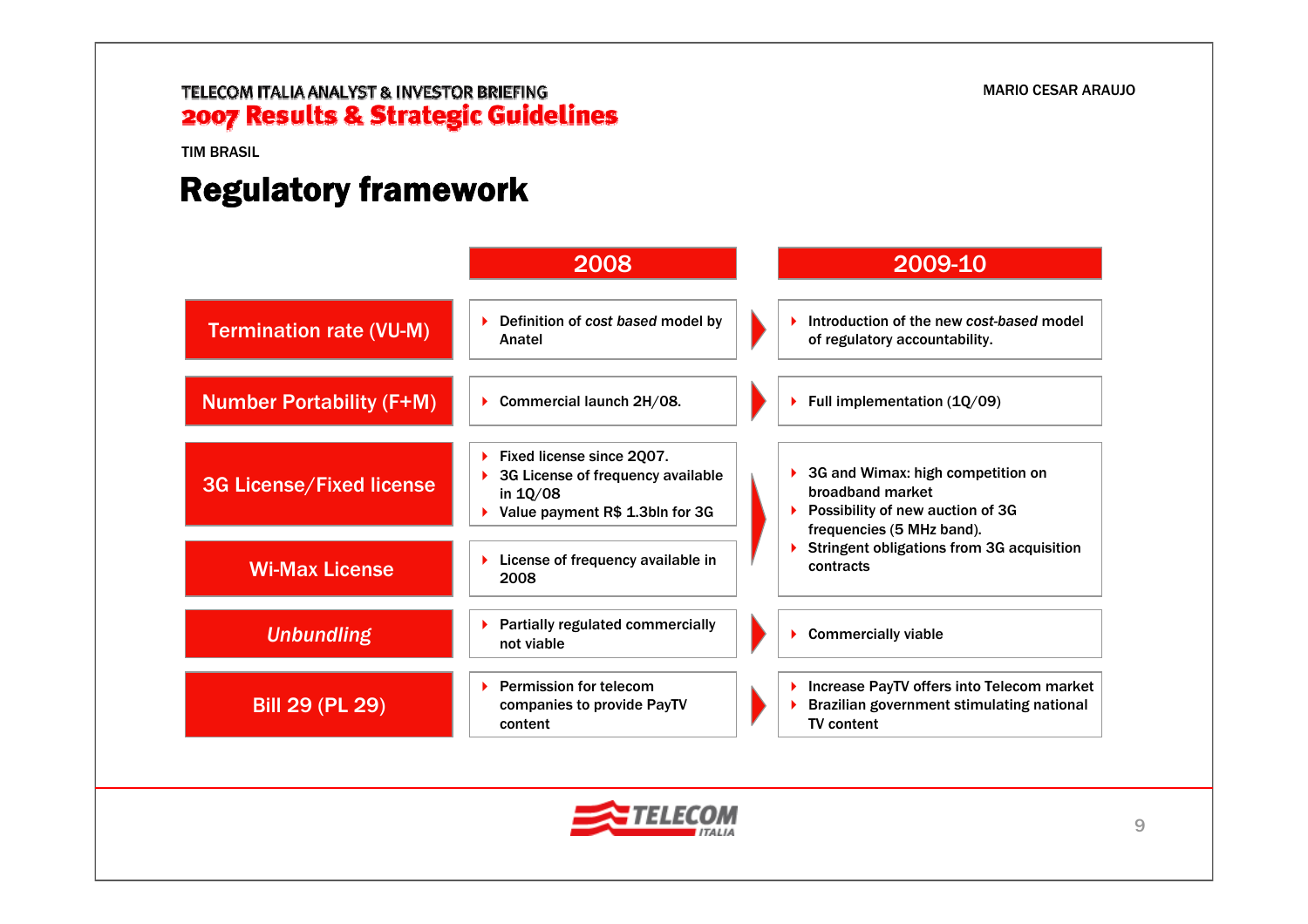TIM BRASIL

## Competitive Scenario

|      | <b>Challenges ahead</b>                                                                                                                                                                                                                                                                                                                                                      |  |
|------|------------------------------------------------------------------------------------------------------------------------------------------------------------------------------------------------------------------------------------------------------------------------------------------------------------------------------------------------------------------------------|--|
| 2007 | 2008                                                                                                                                                                                                                                                                                                                                                                         |  |
|      | Tim will no longer be the only national player<br>▶<br>A 4 <sup>th</sup> operator will start in São Paulo, 35% of Brazilian GDP<br>Þ.<br>Mergers & Acquisitions will continue in 2008<br>▶<br><b>Oi and Brasil Telecom</b><br>Telemig acquisition by VIVO and Amazonia by Oi.<br><b>Number portability</b><br>▶<br>New mobile operator rules (SMP)<br>▶<br>Launch of 3G<br>▶ |  |
|      | <b>Handset subsidy</b><br>Þ.<br>ELECOM                                                                                                                                                                                                                                                                                                                                       |  |

**ITALIA**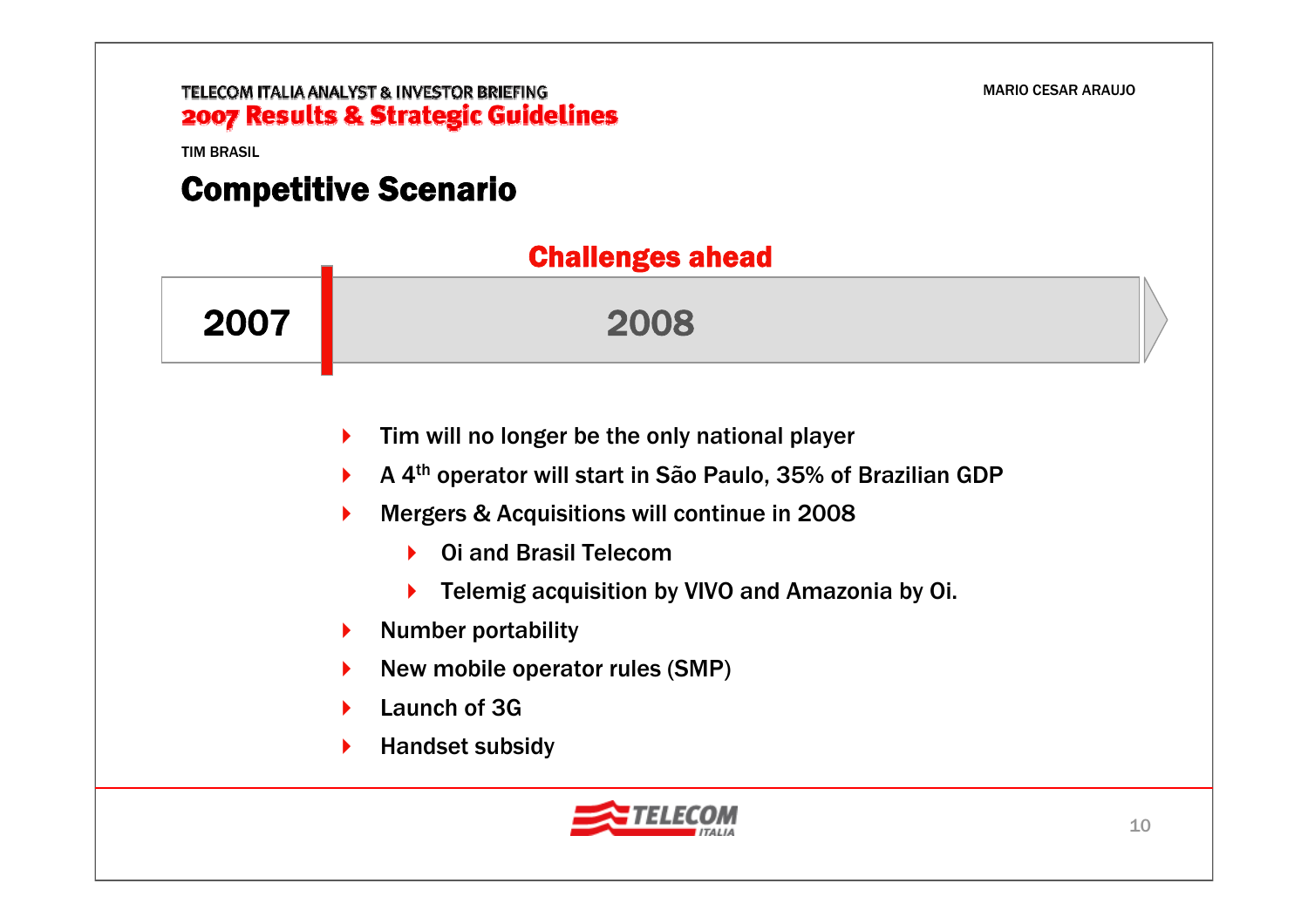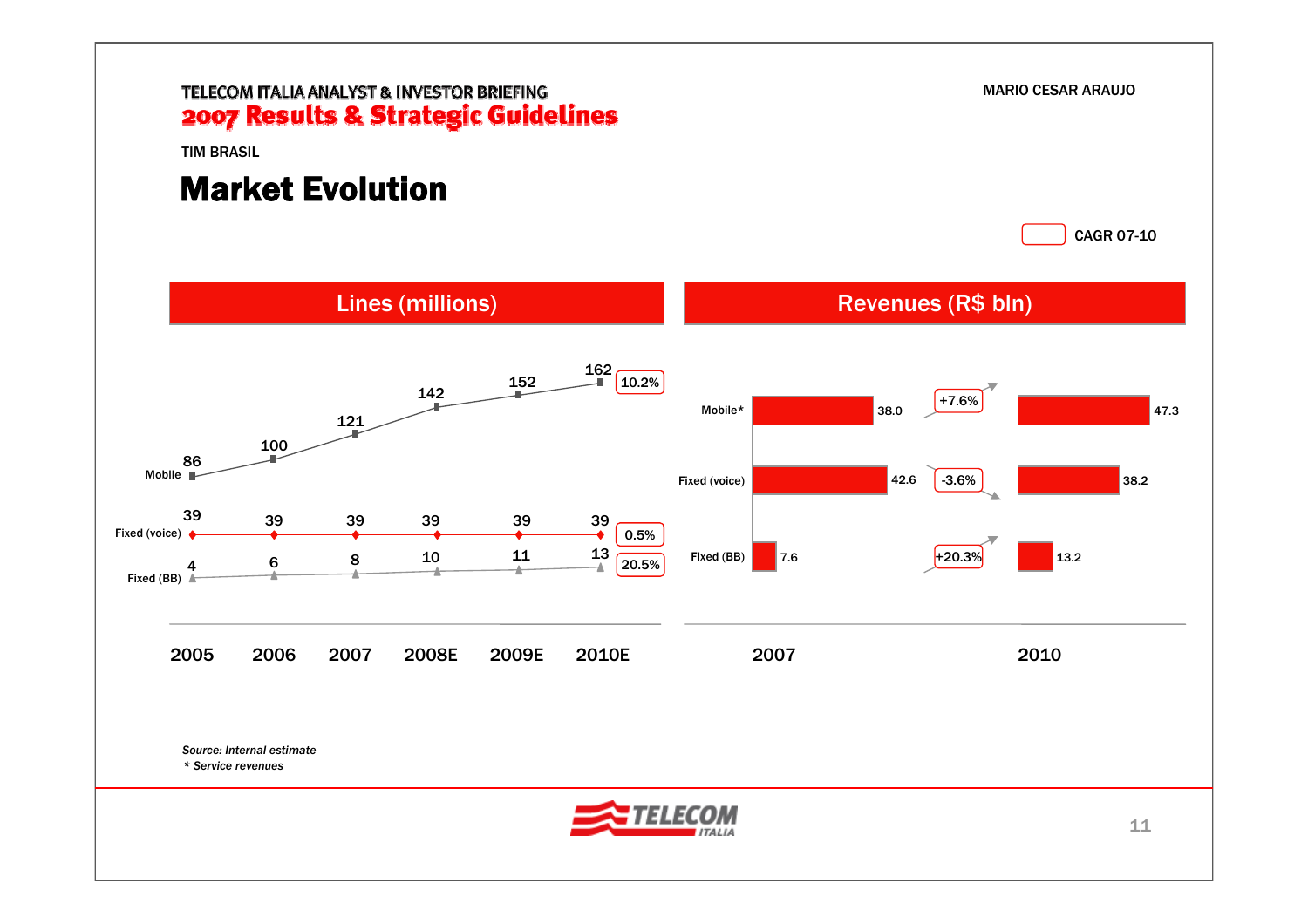TIM BRASIL

### Mobile residual market in lower classes and broadband penetration



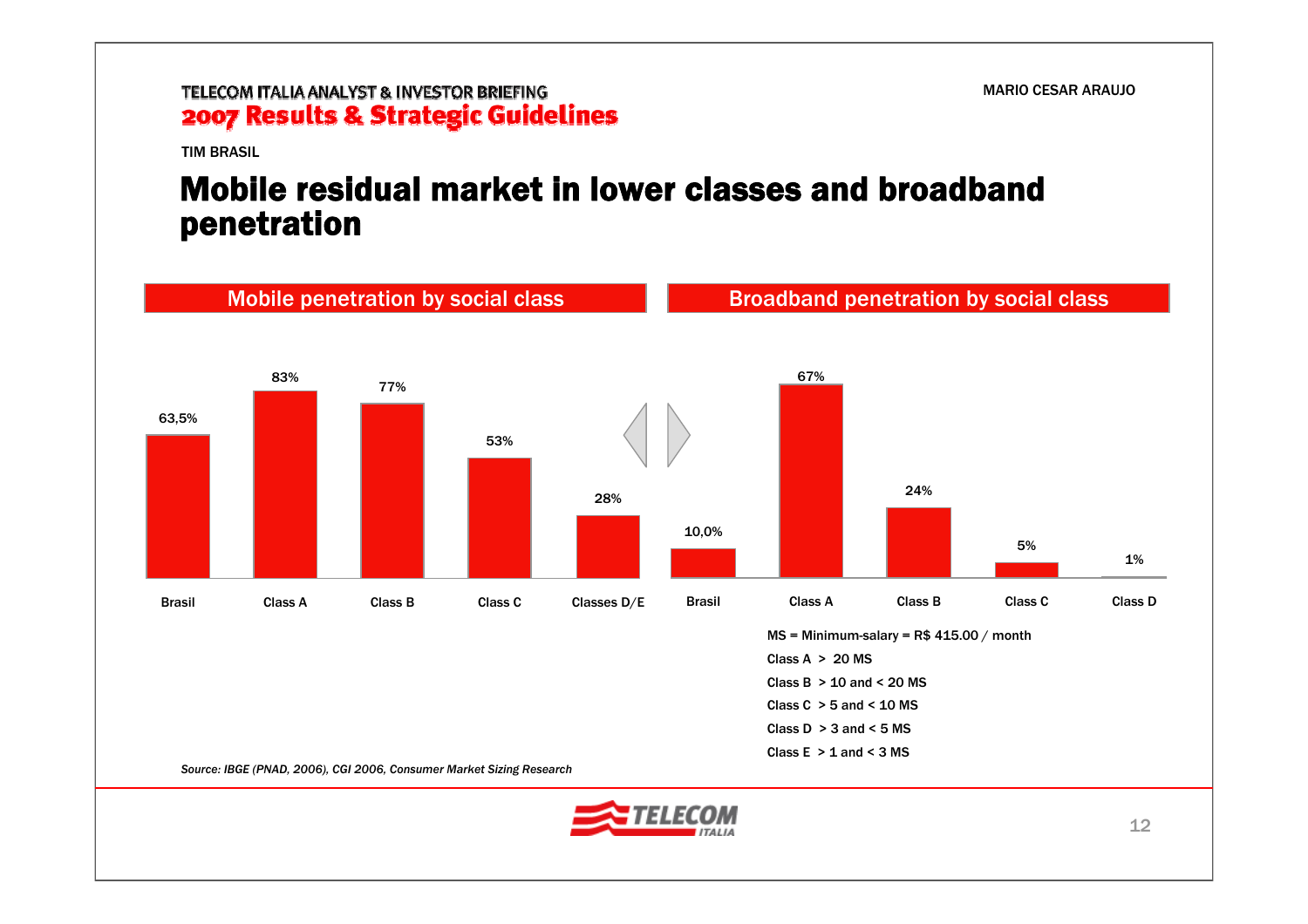### TELECOM ITALIA ANALYST & INVESTOR BRIEFING 2007 Results & Strategic Guidelines



- ▶ 2007 results highlights
- **▶ The Brazilian market context**
- ▶ 2008-10 Plan overview
- ▶ Targets for 2008-10

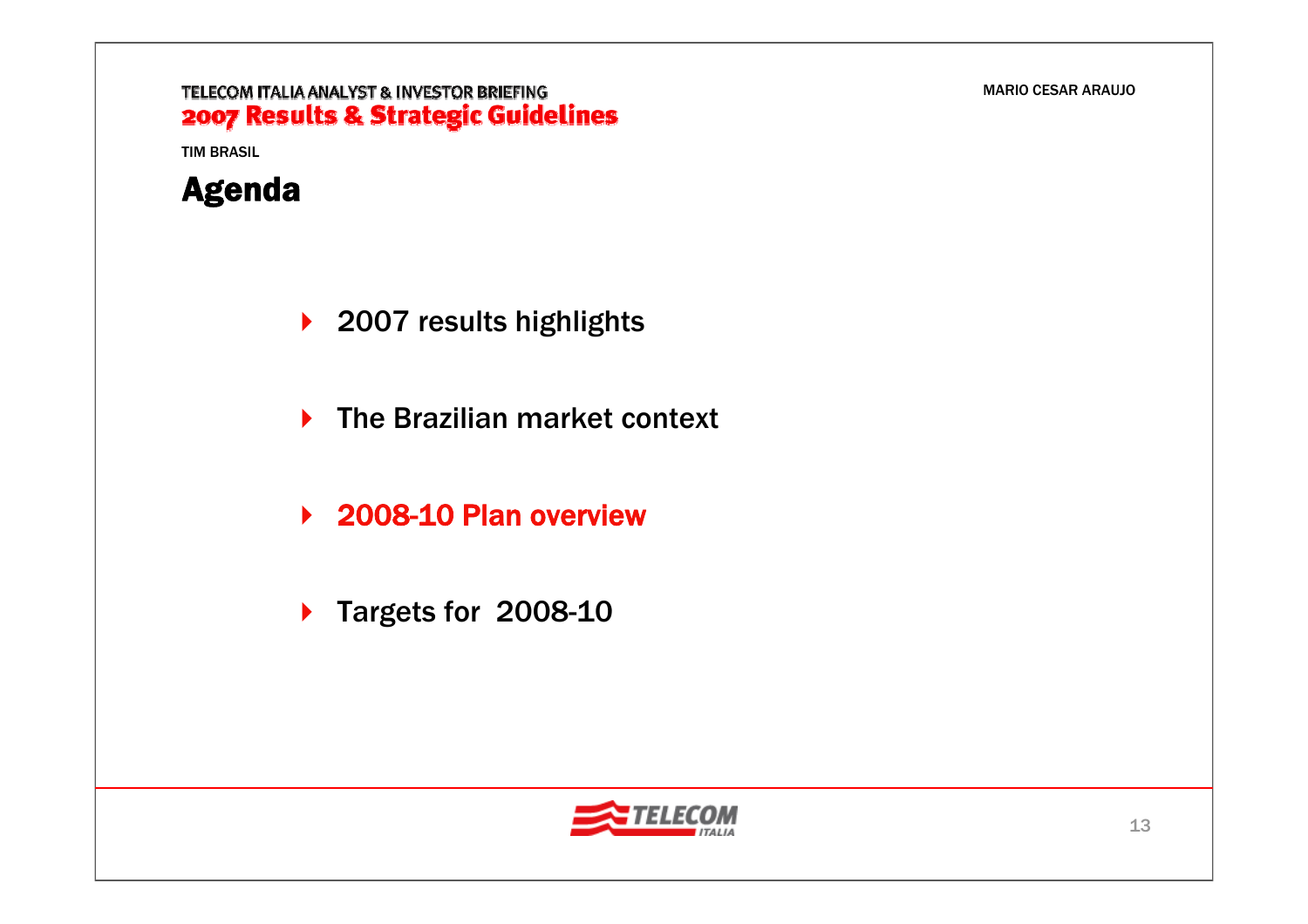TIM BRASIL

## In 2008 TIM will continue to execute on the following strategy

|             | <b>Market Evidence</b>                        | <b>Strategic goals</b>                                                                                                        | <b>Guidelines</b>                                                                                                                                                                                                                                                                                                                     |  |
|-------------|-----------------------------------------------|-------------------------------------------------------------------------------------------------------------------------------|---------------------------------------------------------------------------------------------------------------------------------------------------------------------------------------------------------------------------------------------------------------------------------------------------------------------------------------|--|
| Mobile      | <b>Core Business</b>                          | $\blacktriangleright$ Generate more value from the<br>customer base<br>▶ Optimize services offer to<br>increase profitability | Postpaid: increase cross/up selling and<br>$\overline{\mathbf{1}}$<br>loyalty<br>Prepaid: efficiency in acquisition cost<br>3 <sup>1</sup><br>Corporate: increase portfolio share                                                                                                                                                     |  |
| Convergence | <b>Potential market</b><br>revenue: ~R\$50bln | $\blacktriangleright$ Attack the fixed-line and<br>broadband market                                                           | Increase focus on fixed voice services, through pure<br>$\overline{\mathbf{4}}$<br>fixed offer, leveraging number portability.<br>Compete on Broadband market with 3G/HSPA.<br>$\overline{\mathbf{5}}$<br>Take advantage of PCs sales boom.<br>Increase customer value with mobile, data and<br>$6\phantom{1}$<br>fixed bundle offer. |  |
| Low-ARPU    | <b>Potential customers</b><br>market: 60mln   | Grow customer base ensuring<br>profitability                                                                                  | $\overline{\mathbf{7}}$<br>Micro-recharges: R\$1; R\$3 and R\$5<br>8<br>Extensive door-to-door sales channel                                                                                                                                                                                                                          |  |
|             |                                               |                                                                                                                               | 14                                                                                                                                                                                                                                                                                                                                    |  |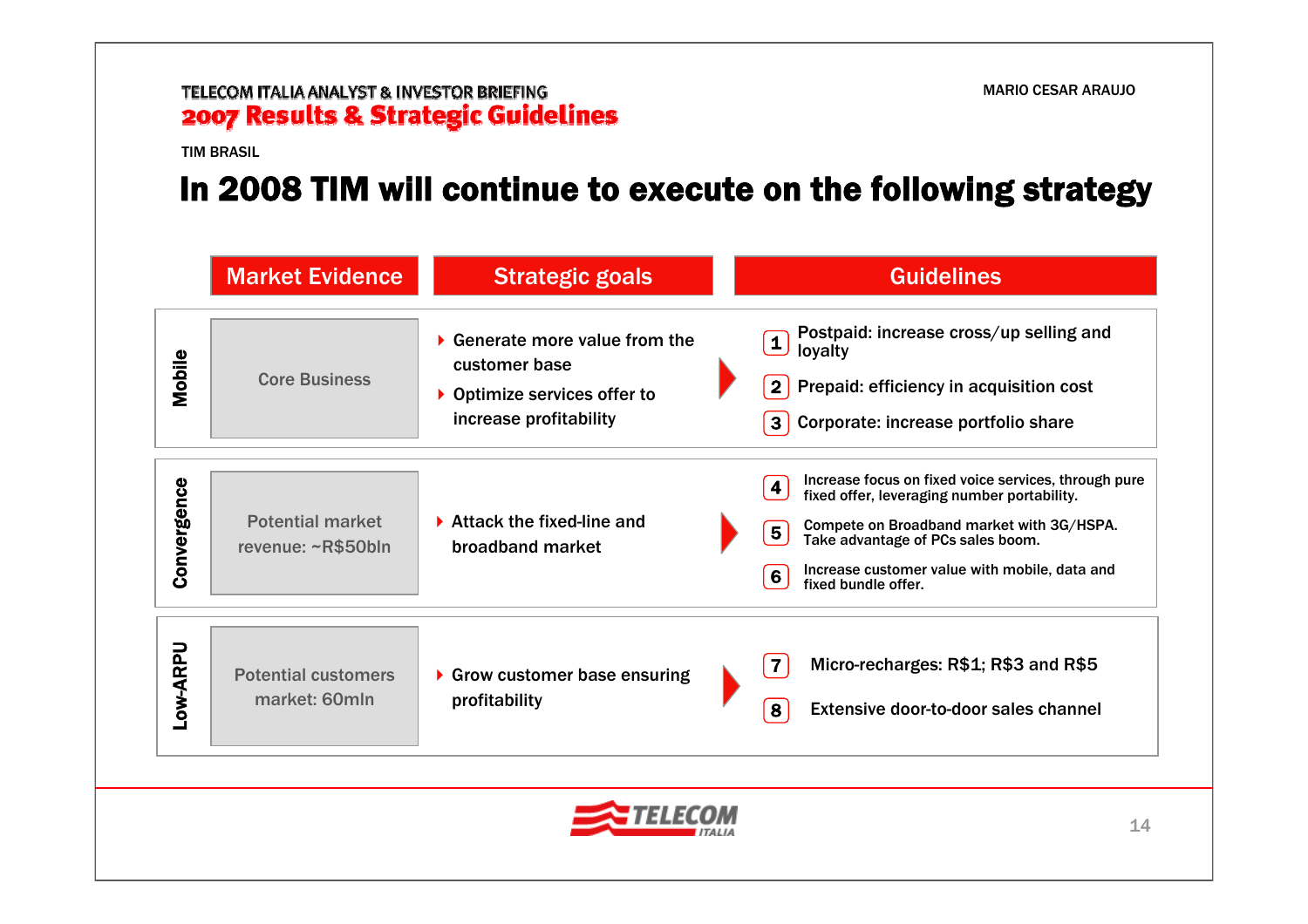TIM BRASIL

### 3G: Wireless Broadband



- ▶ The PC market\* in Brazil will grow +21.3% in 2008 reaching 12.9 mln units, of which 88.3% Desktops and 21.7% Laptops
- ▶ Brazil has the highest usage of internet per home user, 23 hours and 04 minutes per month \*\*
- ▶ As of Sept 2007 Brazilian dial up internet home users totaled 7.1 mln

*\* IBOPE/Netratings – November 2007 \*\* IDC 2007*

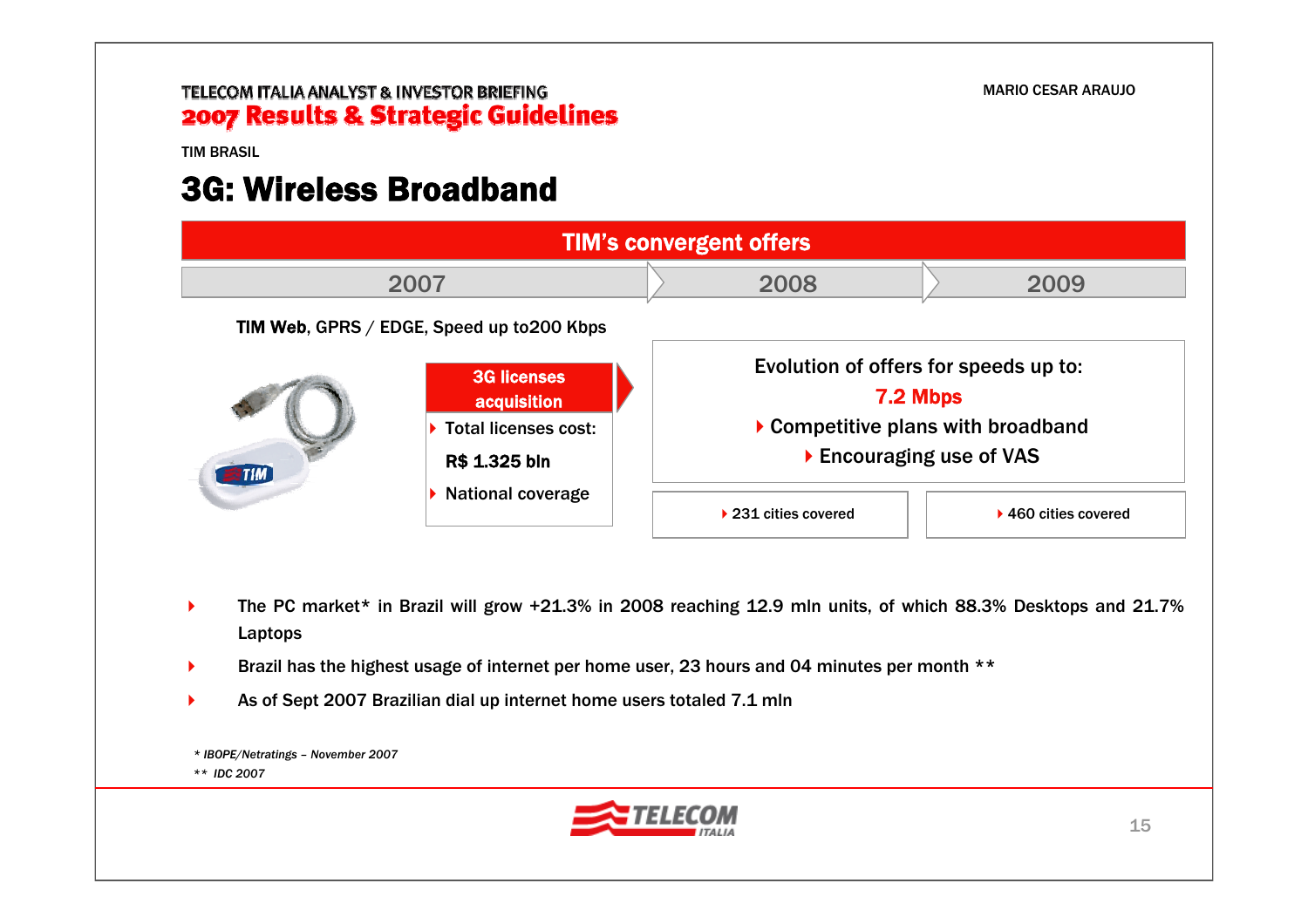### TELECOM ITALIA ANALYST & INVESTOR BRIEFING 2007 Results & Strategic Guidelines



- ▶ 2007 results highlights
- **▶ The Brazilian market context**
- ▶ 2008-10 Plan overview
- ▶ Targets for 2008-10

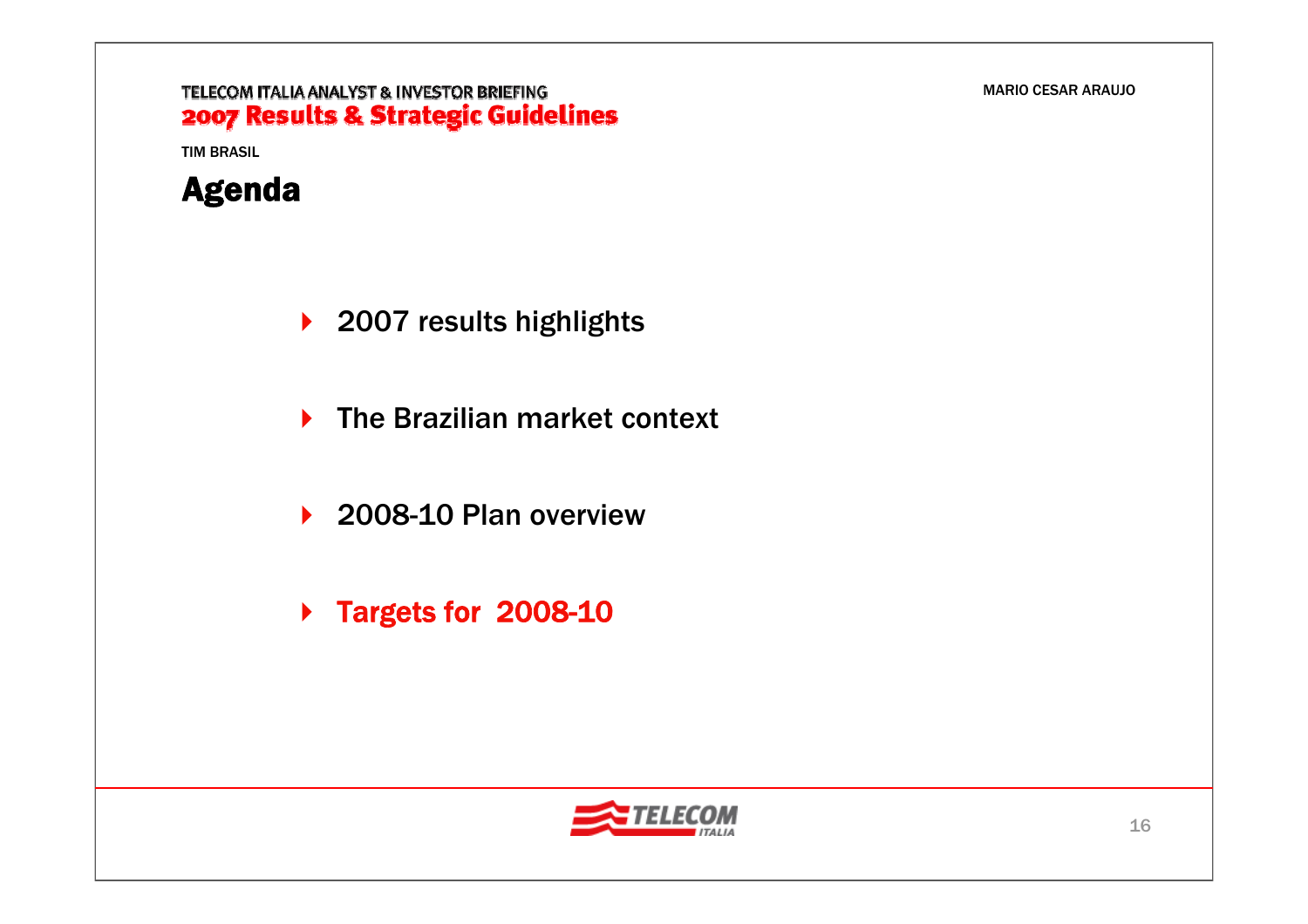#### TIM BRASIL

### TIM Brasil targets

| <b>IAS</b>                                                                                        | 2007 Actual | 2008 Targets | 2010 Targets            |  |
|---------------------------------------------------------------------------------------------------|-------------|--------------|-------------------------|--|
| <b>Customer Portfolio (MIn SIM)</b>                                                               | 31.3        | ~1.37        | ~143                    |  |
| <b>Mkt Share on SIM</b>                                                                           | 25.8%       | $~26\%$      | stable                  |  |
| <b>Revenues Growth - Organic</b>                                                                  | 14.8%*      | >12%         | $-8%$<br>(CAGR '07-'10) |  |
| <b>EBITDA margin - Organic</b>                                                                    | 24.2%       | > 24%        | $~29\%$                 |  |
| CAPEX (Bln $\epsilon$ )                                                                           | 0.9         | ~1.5         | ~1.0<br>(Cum. '08-10)   |  |
| License 3G excluded                                                                               |             | $-1.0$       | ~ $2.5$ (cum. 08-10)    |  |
| * Growth considering Bill & Keep elimination starting 01/01/06<br>Revenues growth reported: 22.7% |             |              |                         |  |
|                                                                                                   |             |              | 17                      |  |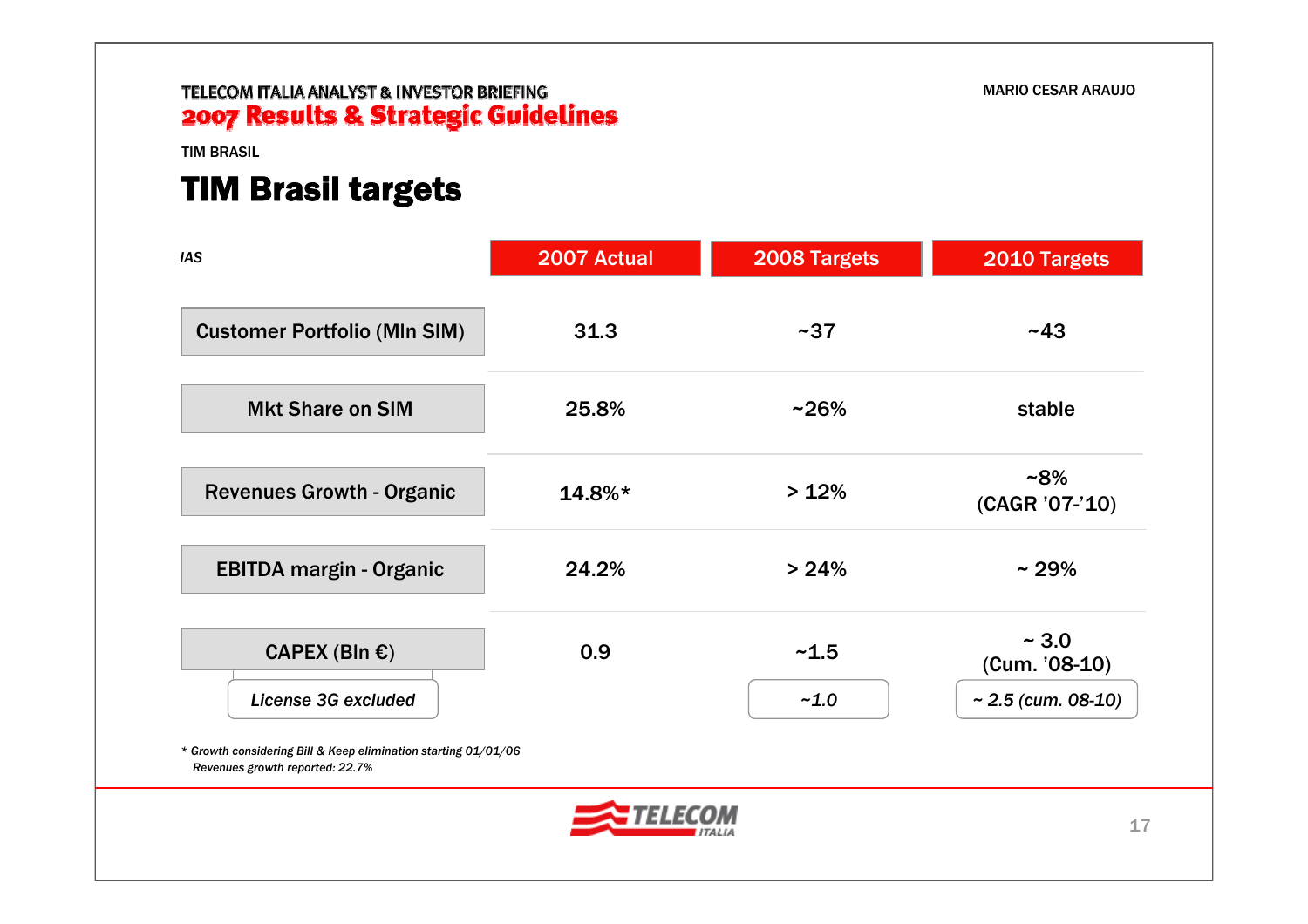# **TELECOM ITALIA ANALYST & INVESTOR BRIEFING<br>2007 Results & Strategic Guidelines**

TIM BRASIL

▶ Back Up

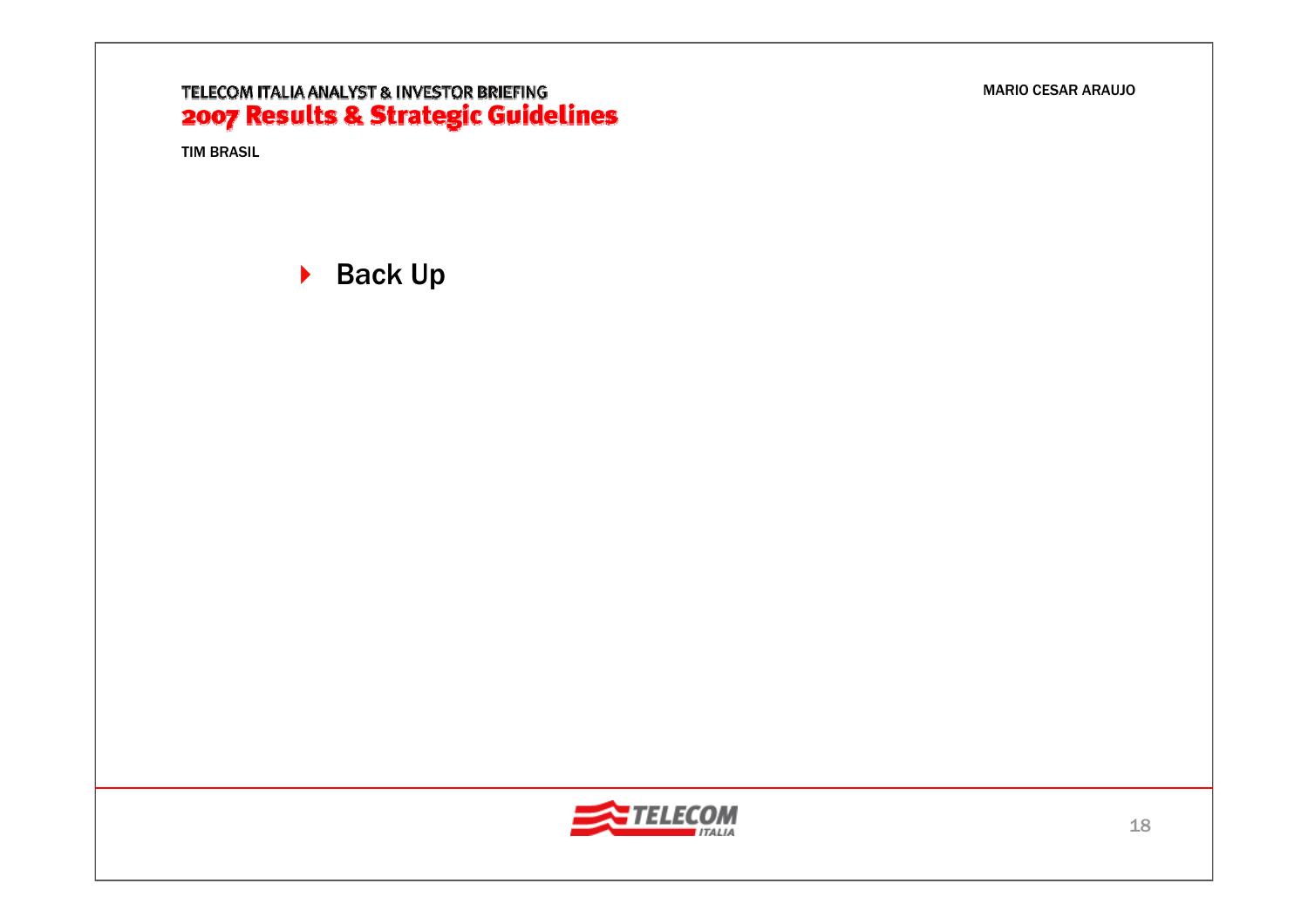MARIO CESAR ARAUJO

TIM BRASIL

### CAPEX evolution breakdown

### IAS, Bln Euros